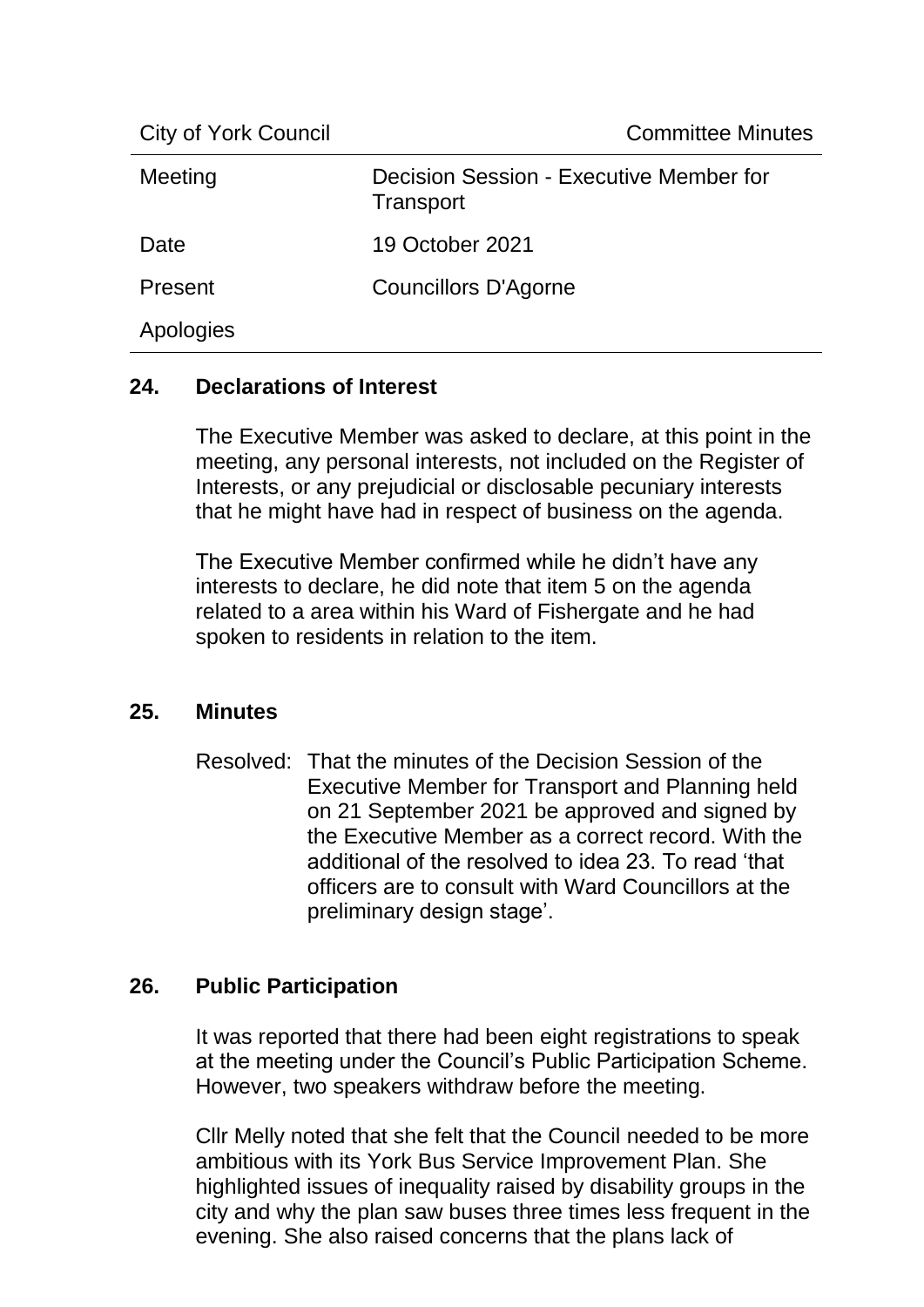ambitious as she saw it would mean the Council would miss out on some funding.

Cllr Fenton welcomed engagement on the proposed changes to Tadcaster Road and asked that Ward Councillors continue to be engaged. He welcomed the proposals for cycle paths on both sides of the road and he noted that he felt even greater residents by in could be gained for crossing proposals should miss understandings be explained in consultations.

Andrew Mortimer spoke in relation to streets that had not been included in recent residents priority parking zones. He noted that local residents were unsure what had happened or been agreed if they were not to be included within the zone and asked that communications be made to explain decisions to all residents consulted. He also noted that parking in non-included streets would get worse and asked that they reconsulted.

Roger Pierce spoke on behalf of Walk York in relation to the plans for Tadcaster Road, he raised concerns that the plans were a set backward for pedestrians but would be a benefit for cycling. He also raised concerns about shared footways. Finally he asked why nearside traffic lights were being used when he stated that more residents prefer far side lights.

Martin Emerson spoke in relation to the residents priority parking zone inclusions reported in the paper, he requested a re-consultation for those properties that were recommended for exclusion despite the low response rate in favour. This was due to the impact parking had on bus stops in the area and the spill over of traffic that could be seen from areas within the zoom, he noted concerns that cares would struggle to park when visiting residents.

Alan Robinson raised on behalf of the York Bus Forum a number of points relating to the York Bus Service Improvement Plan. This included that currently not all buses went to the station, something he felt was important to ensure seamless travel by bus and rail. He raised concerns that plans for the station frontage would not currently be capable of handling bus traffic. He welcomed more audio visual displays but asked that further work be undertaken for fare integration across operators in the city.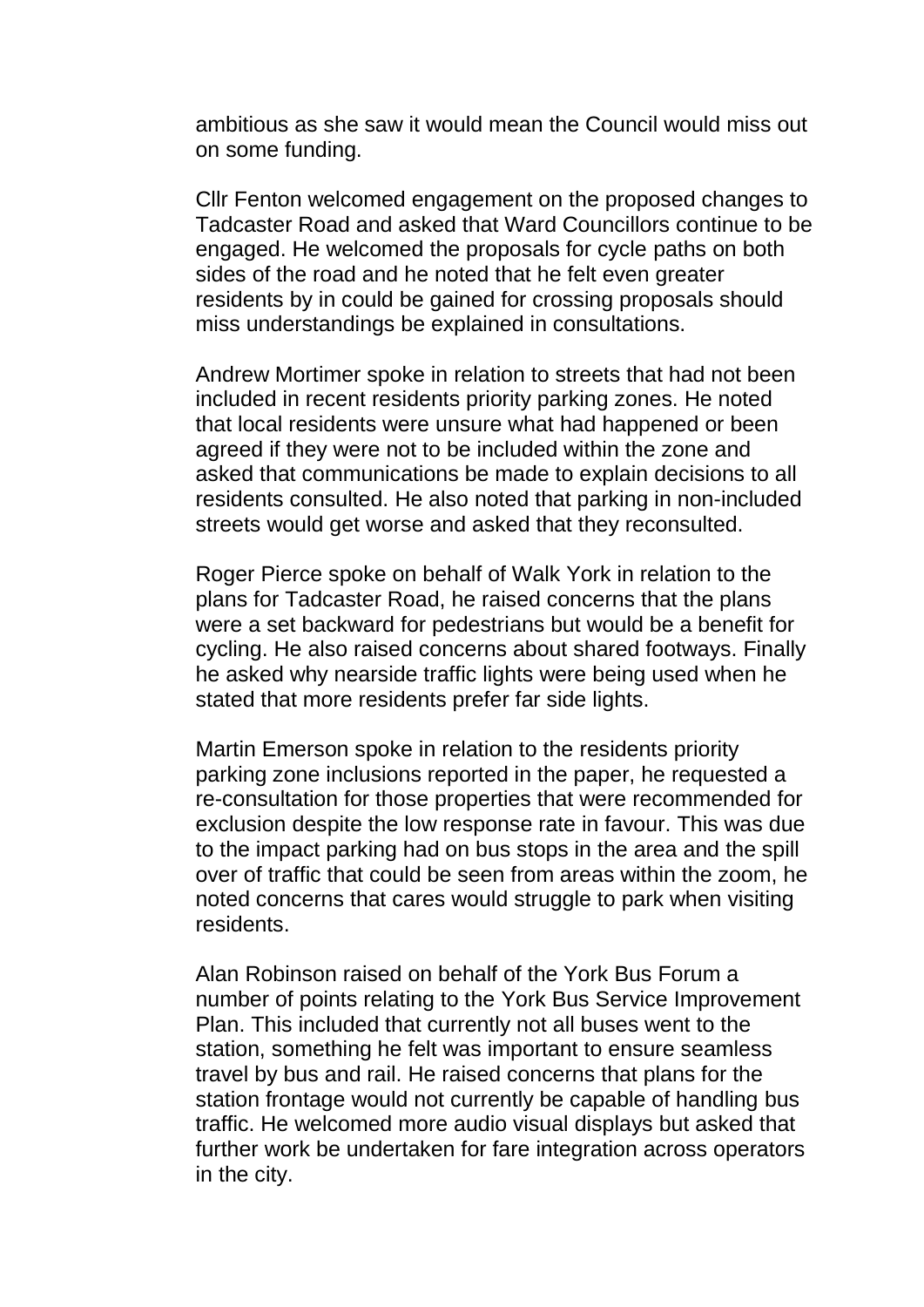## **27. Directorate of Place 2021/22 Transport Capital Programme – Monitor 1 Report**

Officers provided a regular update on the 2021/22 Directorate of Place Transport Capital Programme. The Executive Member enquired about costs being noted in the report as higher than had been expected, officers noted that cost inflation with in the construction industry had contributed to these higher costs. In regards to the Active Travel program it was confirmed that additional resources had been secured and strong progress was expected.

The Executive Member enquired about the report in relation to the reporting of implications and equalities, offices confirmed that each programme within the Capital Programme would be assessed separately and reported in reports brought to decision sessions.

Resolved:

- i. Approved the amendments to the 2021/22 Directorate of Place Transport Capital Programme.
- Reason: To implement the council's transport strategy identified in York's third Local Transport Plan and the Council Priorities, and deliver schemes identified in the council's Transport Programme.
	- ii. Approved the increase in budget allocation and the progression of the improvements to the footway on University Road, funded by Ward Funding and from the Pedestrian Minor Schemes budget ahead of any potential future restriction to the highway.
- Reason: To address the defective footway following a review by

the Director of Environment, Transport and Planning as indicated in paras. 26 to 29.

## **28. Petition by residents of Kexby Avenue and Arnside Place seeking the introduction of Residents Parking**

Officers provided an update on the R39B Residents Priority Parking Zone, it was confirmed that following a petition it was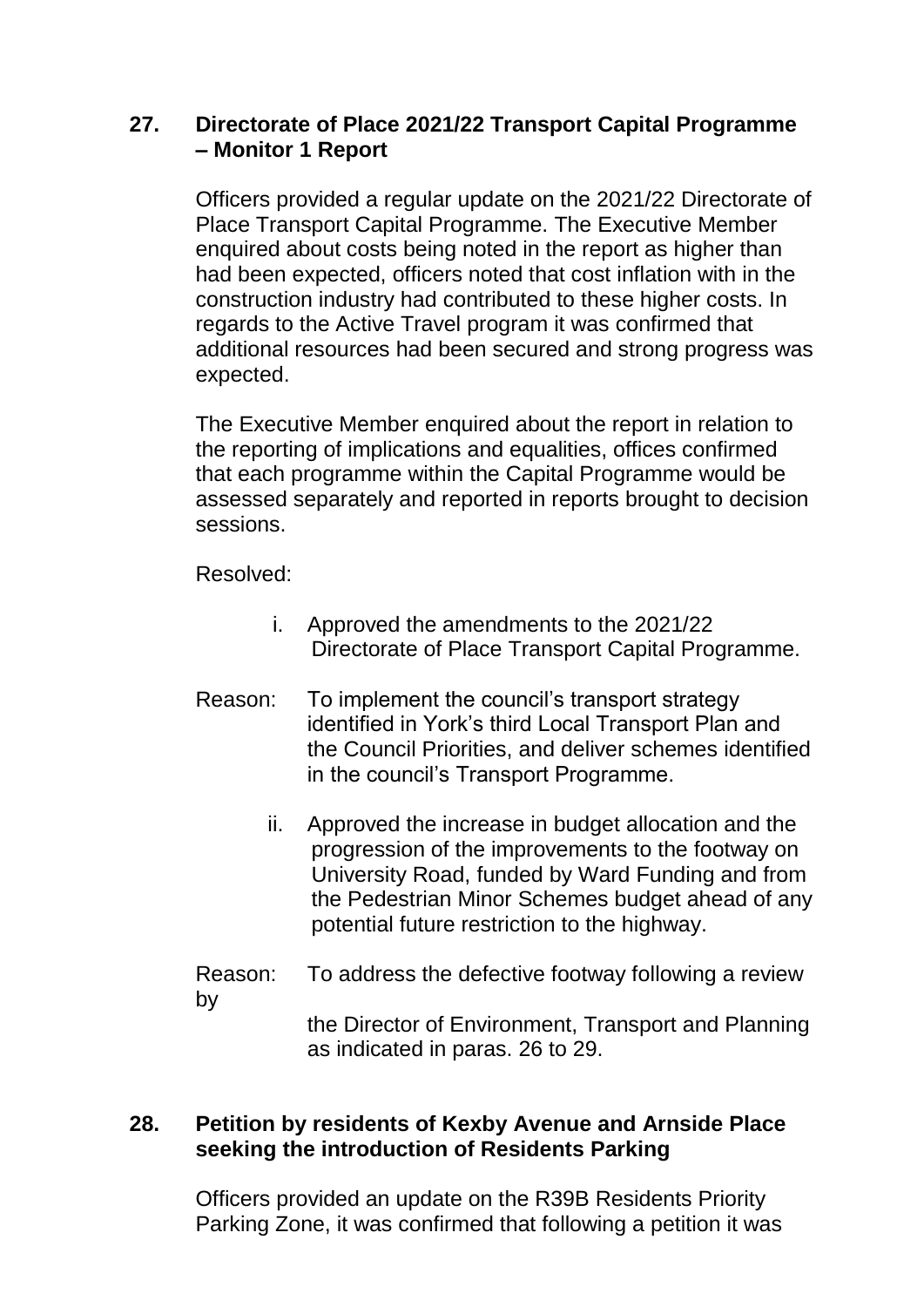recommended to include Kexby Avenue to the zone, as well as, leaving out Thief Lane due to a low response rate was not recommended to be included and that Arnside Park could be included for visitors parking but as a unadopted road would not be fully incorporated into the zone.

The Executive Member enquired about parking on Thief Lane and whether there would be an impact for cares attending residents on the street, officers noted that Cares were entitled to apply for a city wide parking permit which would grant access to the Zone. It was also requested that as was pointed out in public participation, that the Council write to those balloted but not going to be included within a scheme to be updated on the outcome, in the same way those that would be included would be.

Resolved:

- i. Approved the drafting of a further Order to extend the R39B Residents' Priority Parking Zone to include properties in Kexby Avenue.
- Reason**:** This recommendation is supported by the majority of people from Kexby Avenue who signed the petition were in favour and is supported by the outcome of the further consultation.
	- ii. To not include 13-57 Thief Lane within the R39B Residents Priority Parking Zone.
- Reason: This was not contained within the petition. The response to the consultation is low with four responses, 3 in support and 1 against from 23 properties.
	- iii. Arnside Place and Thief Lane be granted permission to purchase visitors parking permits within the R39B Resident's Priority Parking Zone.
- Reason: R39B Residents Priority Parking Zone cannot not cover Arnside Place as it is a private street. It was decided that residents would benefit from being able to access visitors passes and equally residents from the Zone could also park in Arnside Place.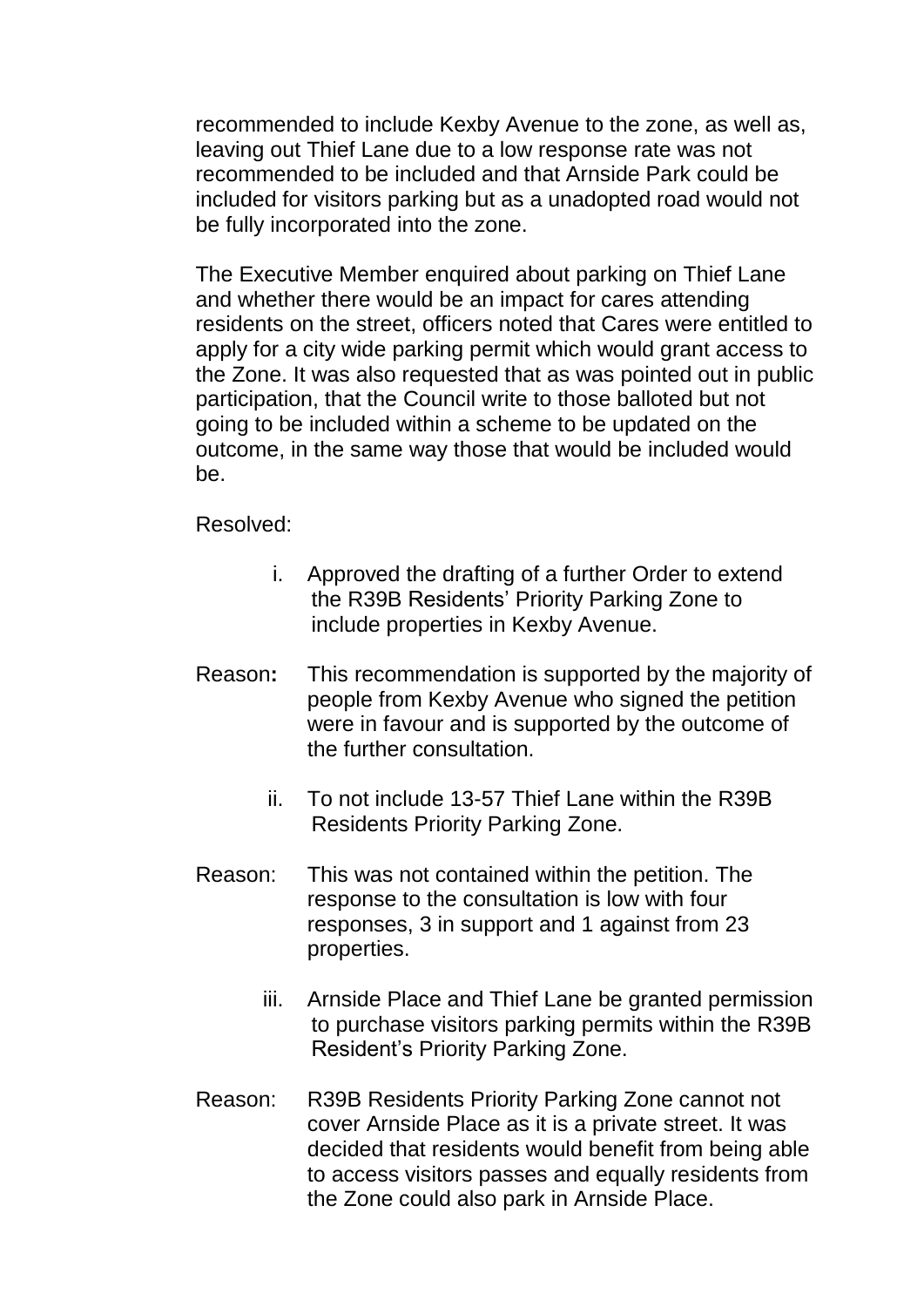# **29. Tadcaster Road Sustainable Modes Improvement Scheme**

Officers introduced the report and noted that 500 responses had been received during the consultation period. It was noted that officers felt that the proposed recommendations would provide for the corridor the best use of available funding, it was noted that a larger scheme could have considerate costs which did not currently have funding.

The Executive Member considered the plans outlined with the report, discussions covered potential impact to bus travel times, which were assessed to be minimal, nearside/farside traffic light crossing signals which officers noted was set for a review. LTN1/20 guidance was also raised and it was noted that the Council had incorporated but that the whole of the scheme could not within budget meet the criteria set out in the guidance.

Resolved:

Approved Option C - to support the officer recommendations for design revisions as summarised in the table at para 119 with the following amendments and additions:

- a) Review light segregation provision;
- b) Review removal of right turn pockets;
- c) Review Bus Stop Bypass at Slingsby Grove;
- d) Review Sim Balk Lane Moor Lane R/B area;
- e) Review proposed repositioning of Northbound Bus Stop at Slingsby Grove Shops;
- f) Review position of controlled crossing Between Horseshoe and Slingsby Grove Shops;
- g) Review cycle lane provision and potential for off-road route between Pulleyn Drive and Ainsty Grove;
- h) Review provision of raised tables and cycle lane priorities for minor side roads off the Mount.
- Reason: To address the comments raised during the consultation.
	- i. Approved the progression of the detailed design with approval of the final layout to be brought to a future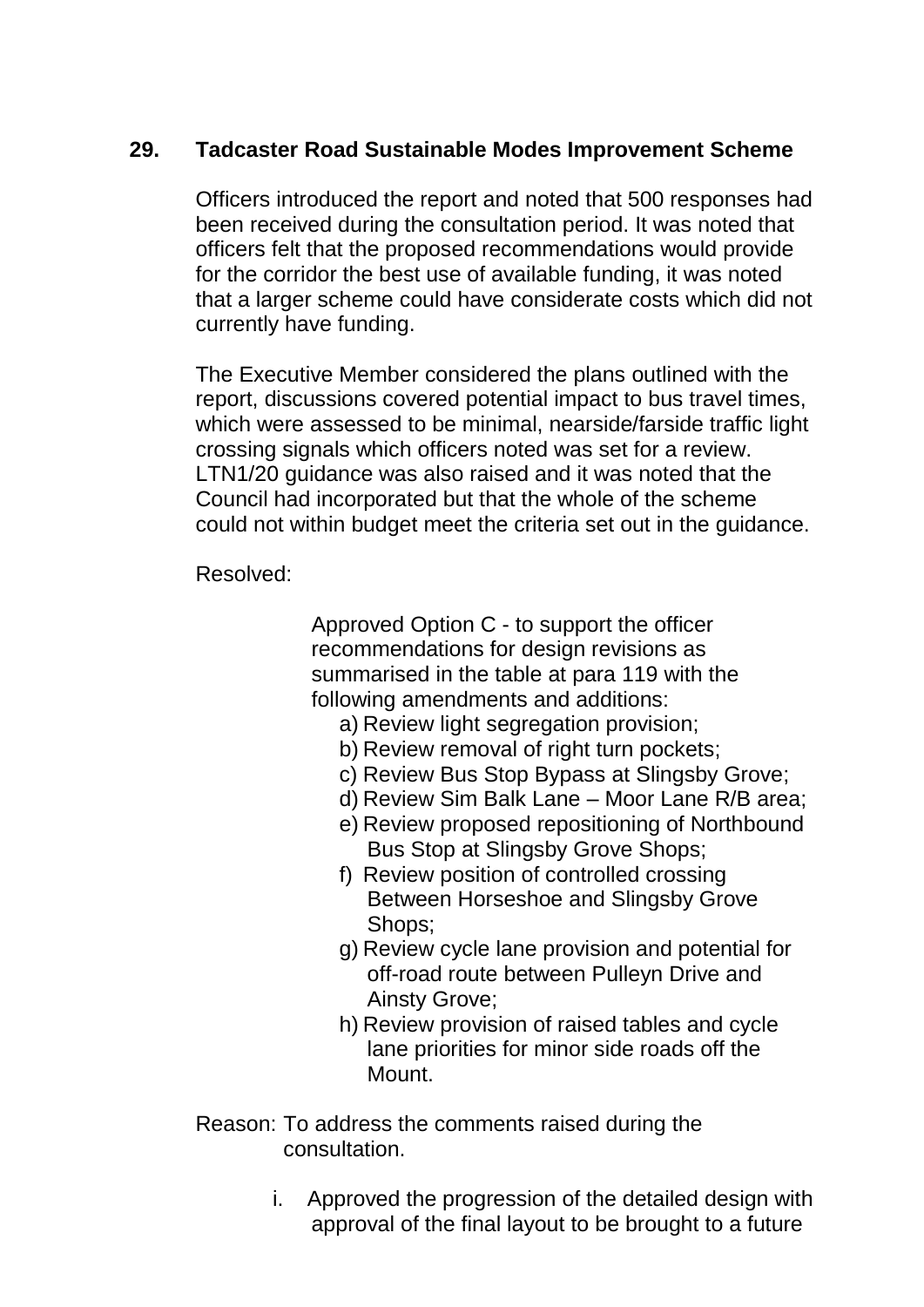meeting of the Executive Member for Transport Decision Session.

- Reason: To ensure the final design addresses the comments raised in the consultation.
	- ii. Approved the procurement of the works with the Tadcaster Road core works maintenance scheme and delegate to the Director of Place (in consultation with the s151 Officer and Director of Governance or their delegated officers) the authority to take such steps as are necessary to procure, award and enter into the resulting contracts.
- Reason: To ensure best value for money and to minimise disruption to local residents.
	- iii. That the scheme once detailed design and further costing work has been undertaken a report to the Executive Member for Transport will be prepared to determine priorities.
- Reason: To determine the priorities for delivery as the budget may not be sufficient to deliver the whole scheme.
	- iv. Approved entering into a Funding Agreement with West Yorkshire Combined Authority (WYCA) in respect of the Transforming Cities Funding (TCF) and delegate to the Director of Place (in consultation with the s151 Officer and Director of Governance or their delegated officers) the authority to take such steps as are necessary to negotiate and enter into the final agreement.
- Reason: To enable the scheme to be funded by the Transforming Cities Fund.

#### **30. York Bus Service Improvement Plan**

An update was provided on the National Bus Strategy set out from government in March of 2021, it was noted that Council was required to submit its plan to the Department for Transport (DfT). Officers also noted that they were still awaiting on the government to announce the investment pot for the strategy.